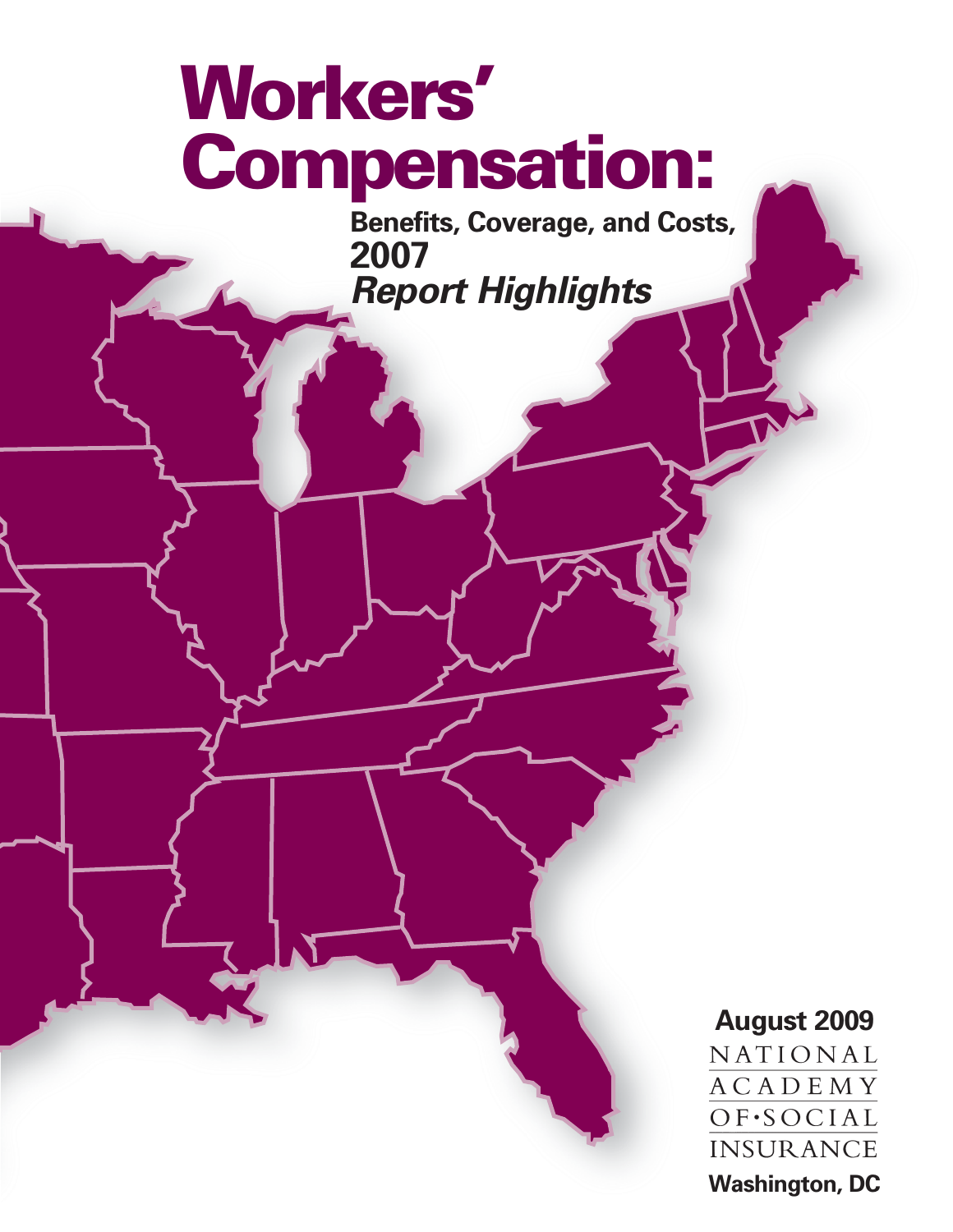**Board of Directors** Kenneth S. Apfel, Chair

Janice Gregory, President Jacob Hacker, Vice President Jennie Chin Hansen, Secretary Richard A. Hobbie, Treasurer

Nancy J. Altman Christine Baker Kathleen A. Buto Susan M. Daniels Judy Feder Michael Graetz Lisa Mensah Jill Quadagno Joseph Quinn Gerald Shea William E. Spriggs Lawrence H. Thompson

> **Founding Chair** Robert M. Ball

**Executive Vice President** Pamela J. Larson

**VP for Income Security** Virginia P. Reno

1776 Massachusetts Ave., NW Suite 615 Washington, DC 20036-1904 Telephone (202) 452-8097 Facsimile (202) 452-8111

> E-mail nasi@nasi.org Website: www.nasi.org



The National Academy of Social Insurance is a nonprofit, nonpartisan organization made up of the nation's leading experts on social insurance. Its mission is to promote understanding of how social insurance contributes to economic security and a vibrant economy.

Social insurance encompasses broad-based systems for insuring workers and their families against economic insecurity caused by loss of income from work and the cost of health care. NASI's scope covers social insurance such as Social Security; Medicare; workers' compensation; and unemployment insurance, related public assistance, and private employee benefits.

The Academy convenes study panels that are charged with conducting research, issuing findings, and, in some cases, reaching recommendations based on their analysis. Members of these groups are selected for their recognized expertise and with due consideration for the balance of disciplines and perspectives appropriate to the project.

This research report presents new data and does not make recommendations. It was prepared with the guidance of the Study Panel on National Data on Workers' Compensation. In accordance with procedures of the Academy, it has been reviewed by a committee of the Board for completeness, accuracy, clarity, and objectivity.

This project received financial support from the Social Security Administration, the Centers for Medicare & Medicaid Services, and the Office of Workers' Compensation Programs of the U.S. Department of Labor. It also received in-kind support in data from the National Council of Compensation Insurance, and the National Association of Insurance Commissioners.

© 2009 National Academy of Social Insurance

ISBN: 1-834902-52-9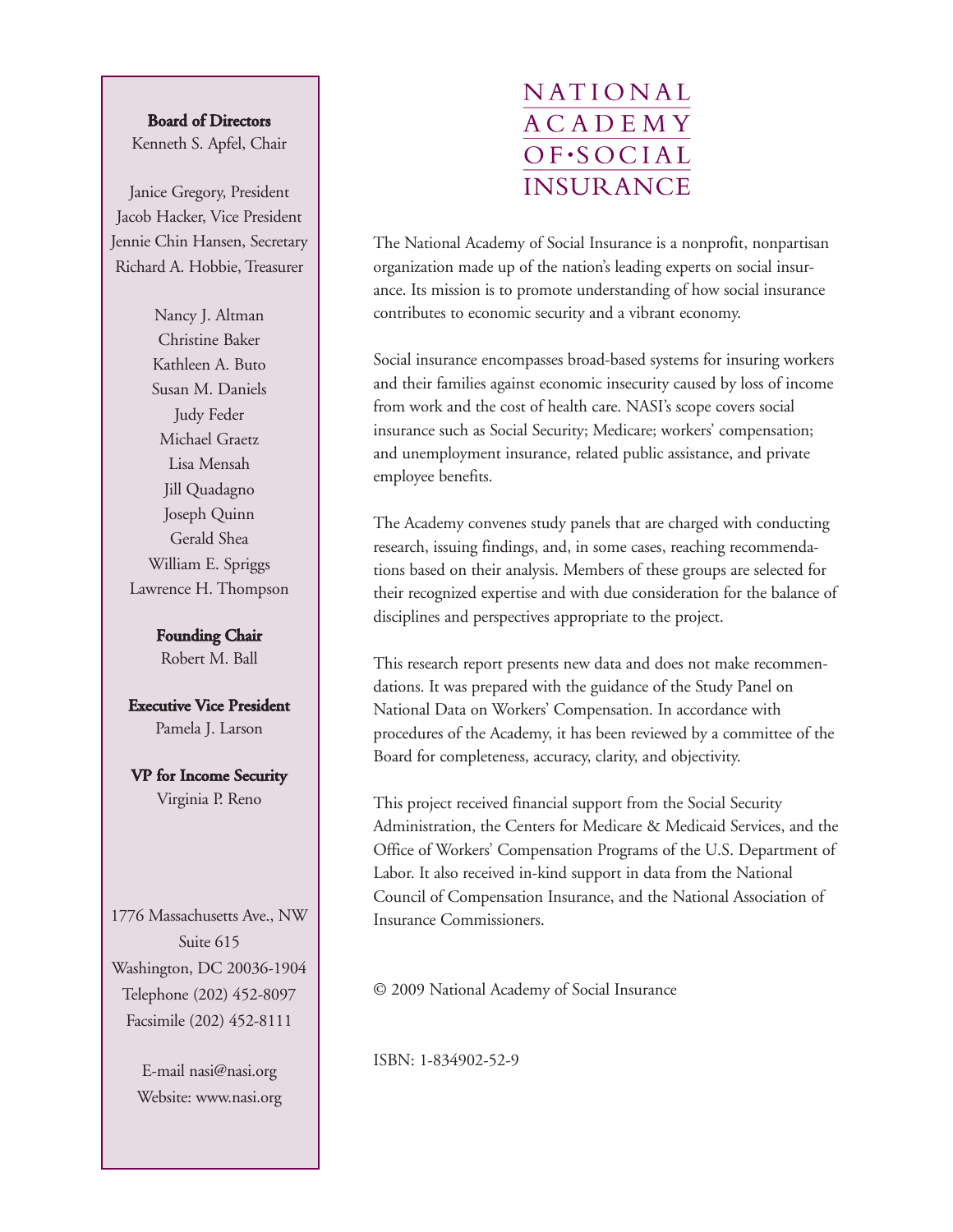# **Workers' Compensation:**

**Benefits, Coverage, and Costs, 2007 Report Highlights**

by

**Ishita Sengupta, Virginia Reno, and John F. Burton, Jr.**

with advice of the

**Study Panel on National Data on Workers' Compensation** 

#### **August 2009**

NATIONAL **ACADEMY** OF.SOCIAL **INSURANCE Washington, DC**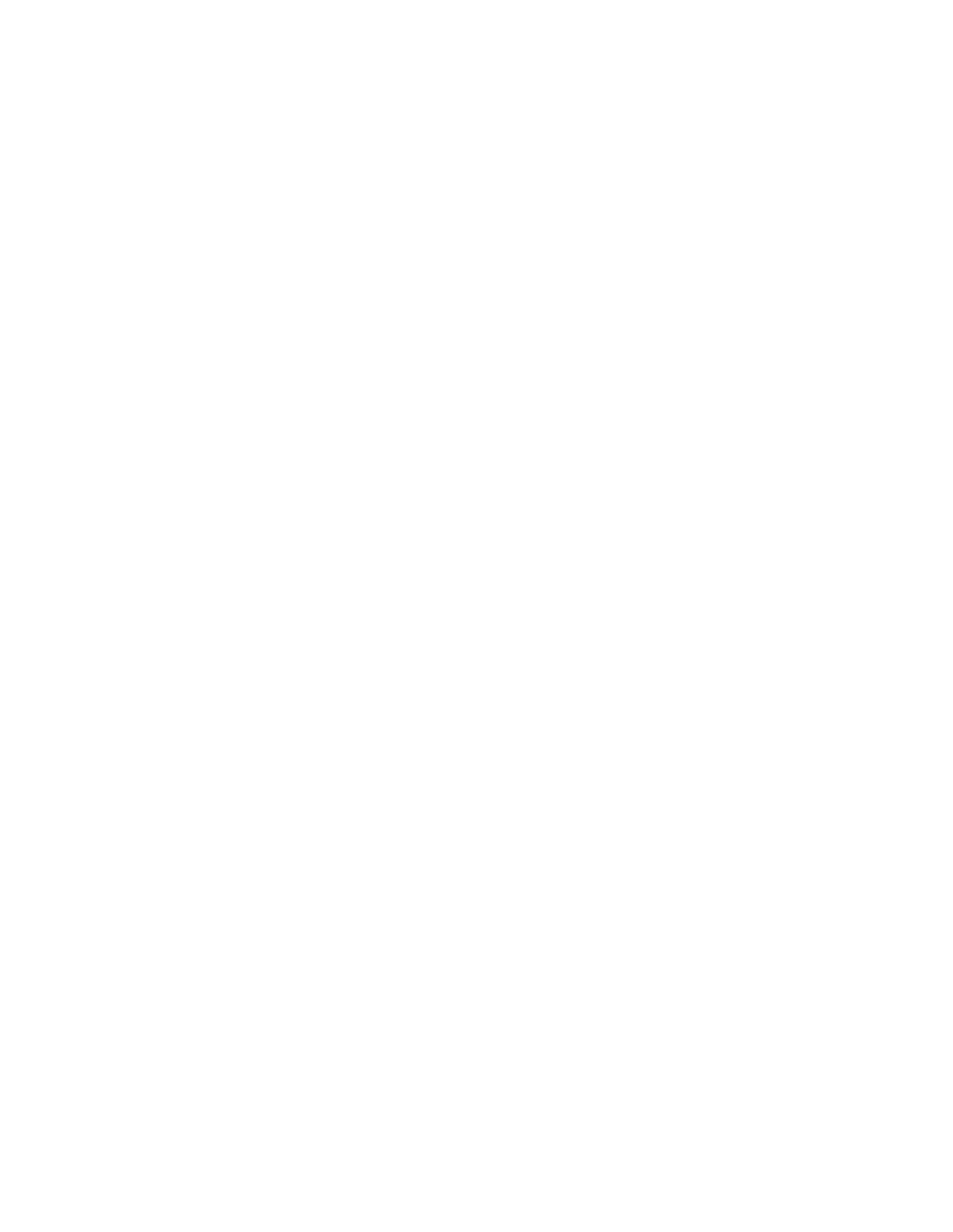# **Preface**

This is the twelfth report the Academy has issued on workers' compensation national data. Before the National Academy of Social Insurance began the publication, the U.S. Social Security Administration (SSA) produced the only comprehensive national data on workers' compensation benefits and costs with annual estimates dating back to 1946. SSA discontinued the series in 1995 after publishing data for 1992–93. In February 1997, the Academy received start-up funding from The Robert Wood Johnson Foundation to launch a research initiative in workers' compensation with its first task to develop methods to continue the national data series. In December 1997, it published a report that extended the data series through 1995. Today funding for the project comes from the Social Security Administration, the Centers for Medicare & Medicaid Services, and the U.S. Department of Labor. In addition, the National Council on Compensation Insurance and National Association of Insurance Commissioners provide access to important data for the project. Without support from these sources, continuing this vital data series would not be possible.

This is the fifth edition of the report co-authored by Ishita Sengupta, Virginia Reno, and me. Ishita warrants her name being listed first in recognition of the amounts of time and energy she devoted to the publication. This report also benefited from the expertise of members of the Study Panel on National Data on Workers' Compensation, who gave generously of their time and knowledge in advising on data sources and presentation, interpreting results, and reviewing the draft report. The panel is listed on page ii. We would like to especially acknowledge Barry Llewellyn, Senior Divisional Executive and Actuary with the National Council on Compensation Insurance; Eric Nordman, Director of Research, National Association of Insurance Commissioners; Greg Krohm, Executive Director, International Association of Industrial Accident Boards and Commissions; and Les Boden, Professor, Boston University, who provided the Academy with data and their considerable expertise on many data issues. We also thank Frank Neuhauser, University of California, Berkeley; Allan Hunt, Upjohn Institute; Mike Manley, Oregon Department of Consumer and Business Services; Alex Swedlow, California Workers' Compensation Institute; and Doug Holmes, UWC for their suggestions for this report. This report also benefited from helpful comments during Board review by Bill Johnson, Rene Parent and Hank Patterson.

#### John F. Burton, Jr.

Chair, *Study Panel on National Data on Workers' Compensation*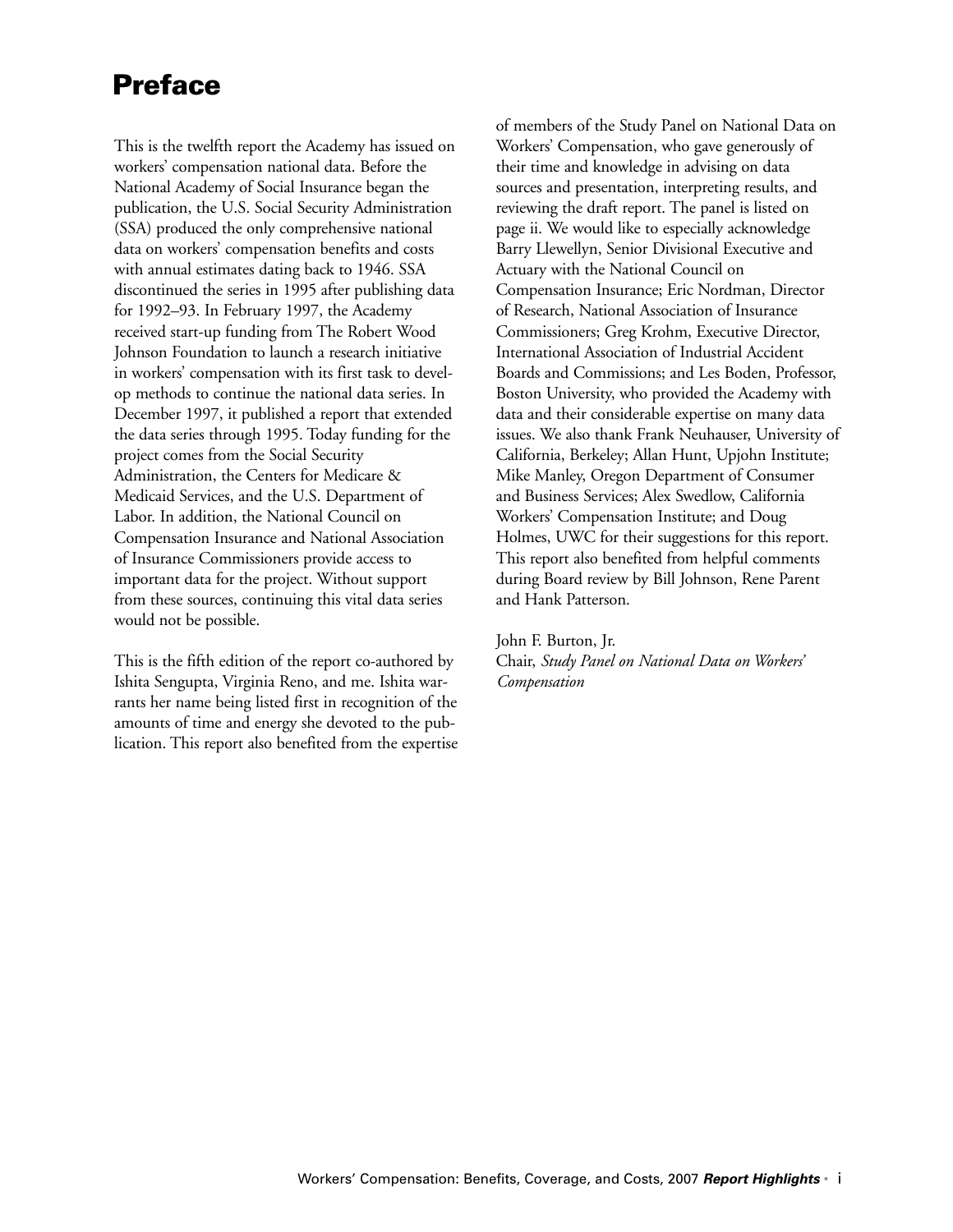# **National Academy of Social Insurance Workers' Compensation Data Study Panel**

J**ohn F. Burton, Jr.,** *Chair* Professor Emeritus Labor Studies & Employment Relations, School of Management & Labor Relations Rutgers University

#### **Marjorie Baldwin**

Professor, W. P. Carey School of Business, School of Health Management and Policy Arizona State University

#### **Peter S. Barth**

Professor of Economics, Emeritus, University of Connecticut

**Christine Baker** Executive Officer, CHSWC

**Keith Bateman** Vice President, Workers' Compensation Property Casualty Insurers Association of America

**Leslie Boden** Professor, School of Public Health, Boston University

**Aaron Catlin** Deputy Director, National Health Statistics Group, Office of the Actuary, Centers for Medicare and

Medicaid Services

**James N. Ellenberger** Former Deputy Commissioner Virginia Employment Commission

**Shelby Hallmark** Director, Office of Workers' Compensation Programs U.S. Department of Labor

#### **Jay S. Himmelstein, M.D., MPH**

Professor, Family Medicine and Community Health Chief Health Policy Strategist, Center for Health Policy and Research, University of Massachusetts Medical School

**Douglas J. Holmes** President, UWC -Strategic Services on Unemployment and Workers' Compensation

**H. Allan Hunt** Senior Economist W.E. Upjohn Institute

**Kate Kimpan** Vice President, Workers' Compensation Programs Dade Moeller & Associates

**Gregory Krohm** Executive Director International Association of Industrial Accident Boards and **Commissions** 

**Barry Llewellyn** Senior Divisional Executive, Regulatory Services National Council on Compensation Insurance, Inc.

**Mike Manley** Research Coordinator Oregon Department of Consumer and Business Services

**Frank Neuhauser** Research Faculty University of Berkeley

**Eric Nordman** Director of Research National Association of Insurance Commissioners

#### **Robert Reville**

Director, Institute for Civil Justice, RAND

#### **John Ruser**

Assistant Commissioner for Safety, Health and Working Conditions, U.S. Bureau of Labor Statistics

**Emily A. Spieler** Dean and Edwin W. Hadley Professor of Law, Northeastern University School of Law

### **Robert Steggert**

Vice President, Casualty Claims, Marriott International, Inc.

#### **Alex Swedlow**

Executive Vice President/Research California Workers' Compensation Institute

**Richard A. Victor** Executive Director, Workers' Compensation Research Institute

**Alex Wasarhelyi** Project Officer, Social Security Administration

**Benjamin Washington** Statistician, National Health Statistics Group, Office of the Actuary, Centers for Medicare and Medicaid Services

**William J. Wiatrowski** Associate Commissioner Office of Compensation & Working Conditions U.S. Department of Labor, Bureau of Labor Statistics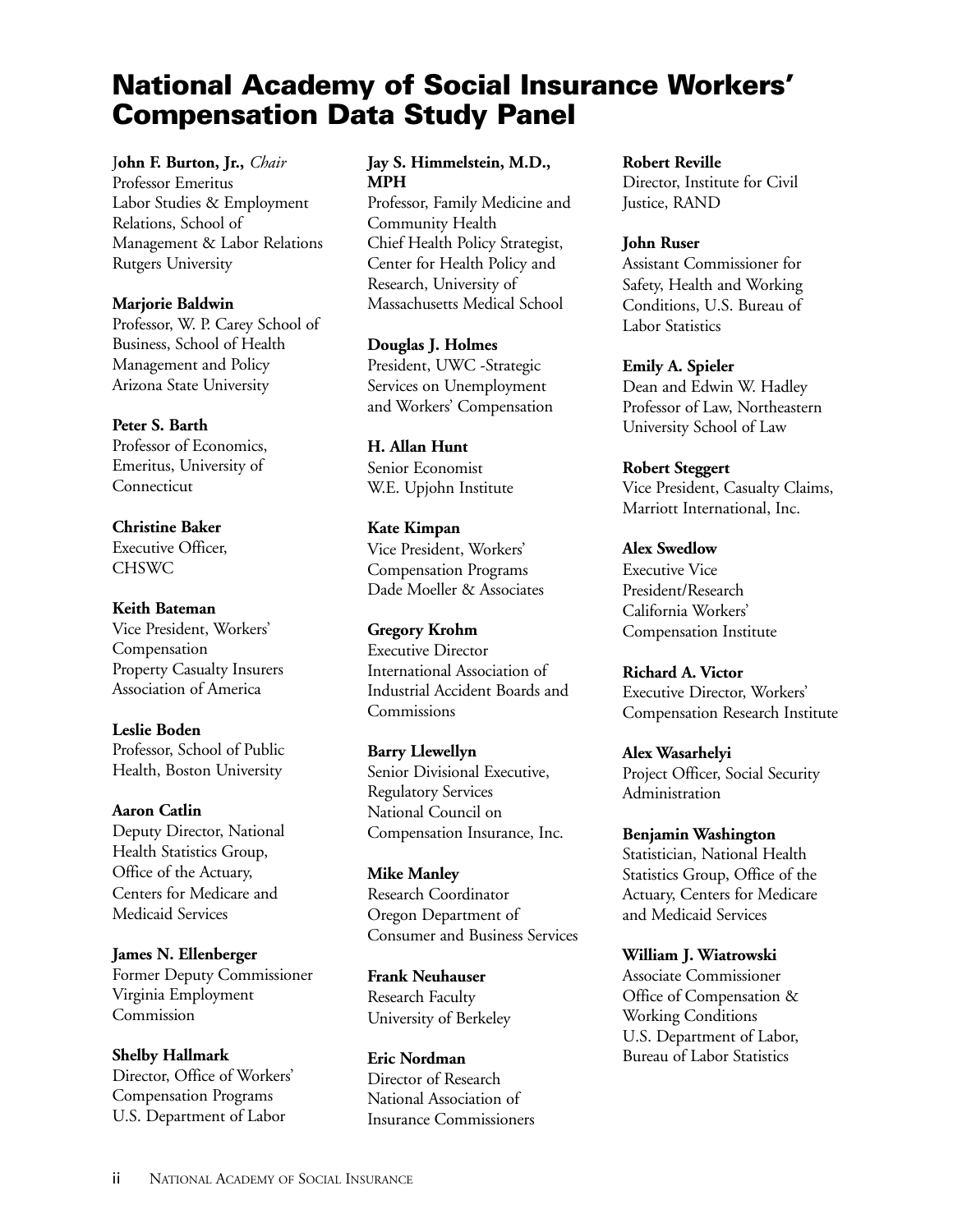# **Table of Contents (for the full report)**

| Comparing Workers' Compensation with Other Disability Benefit Programs 34             |  |
|---------------------------------------------------------------------------------------|--|
|                                                                                       |  |
|                                                                                       |  |
| Coordination between Workers' Compensation and Social Security Disability Benefits 35 |  |
| Trends in Social Security Disability Benefits and Workers' Compensation 36            |  |
|                                                                                       |  |
|                                                                                       |  |
|                                                                                       |  |
|                                                                                       |  |
|                                                                                       |  |
|                                                                                       |  |
|                                                                                       |  |
|                                                                                       |  |
|                                                                                       |  |
|                                                                                       |  |
|                                                                                       |  |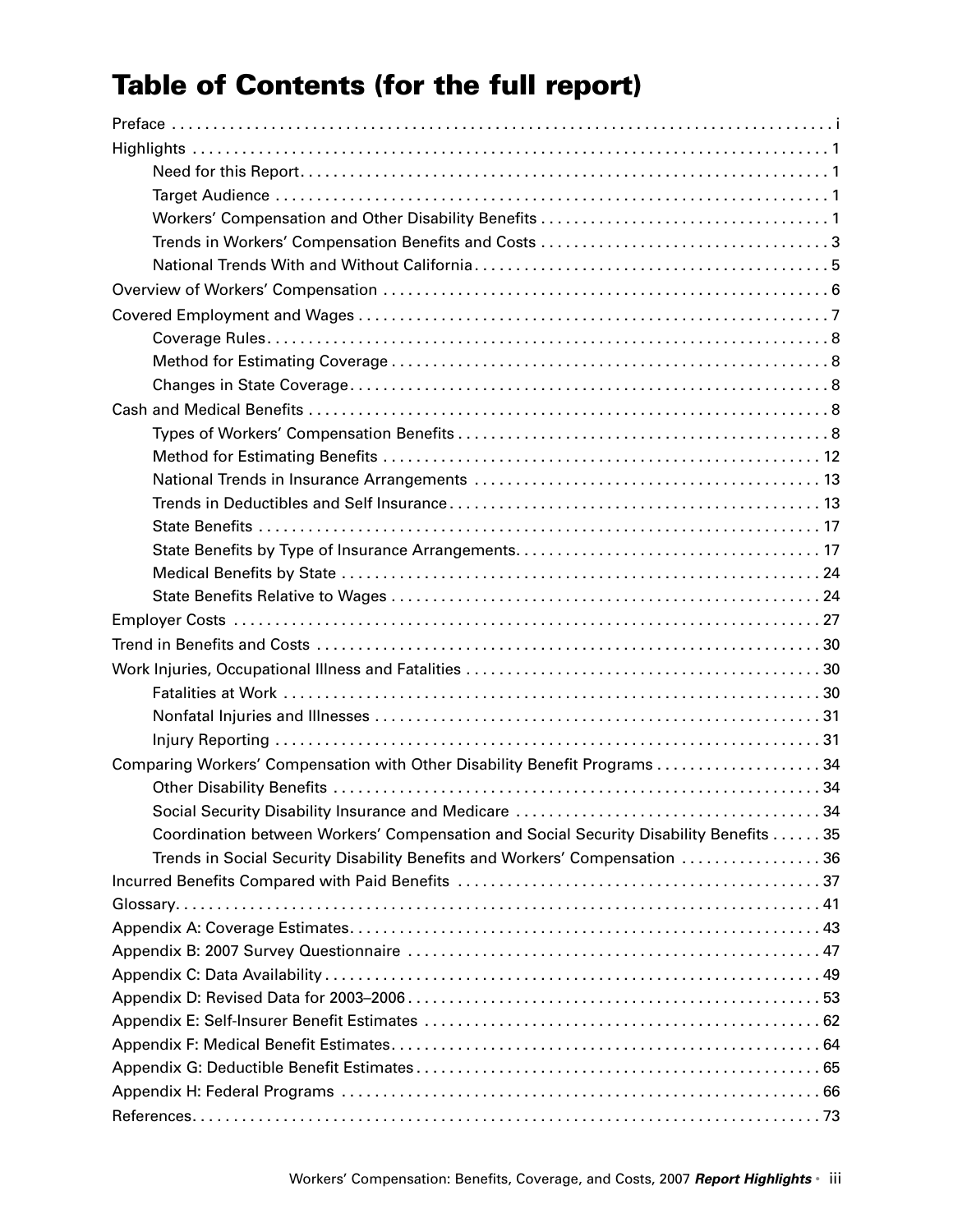### **Tables**

| Table 1              | Workers' Compensation Benefits, Coverage, and Costs, 2006-2007: Summary 2                                                                                   |
|----------------------|-------------------------------------------------------------------------------------------------------------------------------------------------------------|
| Table 2              | Number of Workers Covered under Workers' Compensation Programs and                                                                                          |
| Table 3              | Number of Workers Covered by Workers' Compensation and Total Covered                                                                                        |
| Table 4              | Workers' Compensation Benefits, by Type of Insurer, 1987-2007 (in millions) 14                                                                              |
| Table 5              | Total Amount and Percentage Distribution of Workers' Compensation                                                                                           |
| Table 6              | Estimated Employer-Paid Benefits under Deductible Provisions for Workers'                                                                                   |
| Table 7              | Workers' Compensation Benefits by State(in thousands) and                                                                                                   |
| Table 8              | Workers' Compensation Benefits by Type of Insurer and Medical Benefits,                                                                                     |
| Table 9              | Medical, Cash, and Total Benefits, by State, 2006-2007 (in thousands) 22                                                                                    |
| Table 10             | State Workers' Compensation Benefits Per \$100 of Covered Wages,                                                                                            |
| Table 11             | Employer Costs for Workers' Compensation by Type of Insurer,                                                                                                |
| Table 12             | Workers' Compensation Benefit and Cost Ratios, 1989–2007 29                                                                                                 |
| Table 13             |                                                                                                                                                             |
| Table 14             | Private Industry Occupational Injuries and Illnesses: Total Non-fatal Cases                                                                                 |
| Table 15             | Number of Workers' Compensation Claims per 100,000 Insured Workers:<br>Private Carriers in Thirty-six Jurisdictions, 1992-2004 33                           |
| Table 16             | Social Security Disability Insurance (DI) Beneficiaries with Workers' Compensation<br>(WC) or Public Disability Benefit (PDB) Involvement, December 2008 36 |
| Table 17             | Comparison of Accident-Year Incurred Benefits with Calendar-Year Benefits<br>Paid by Private Carriers and State Funds in Thirty-six States, 1996-2007 38    |
| Table A1             | Documenting Workers' Compensation Coverage Estimates,                                                                                                       |
| Table B              |                                                                                                                                                             |
| Table C1             |                                                                                                                                                             |
| Table D1             | Workers' Compensation Benefits by Type of Insurer and Medical Benefits,                                                                                     |
| Table D <sub>2</sub> | Workers' Compensation Benefits by Type of Insurer and Medical Benefits,                                                                                     |
| Table D <sub>3</sub> | Workers' Compensation Benefits by Type of Insurer and Medical Benefits,                                                                                     |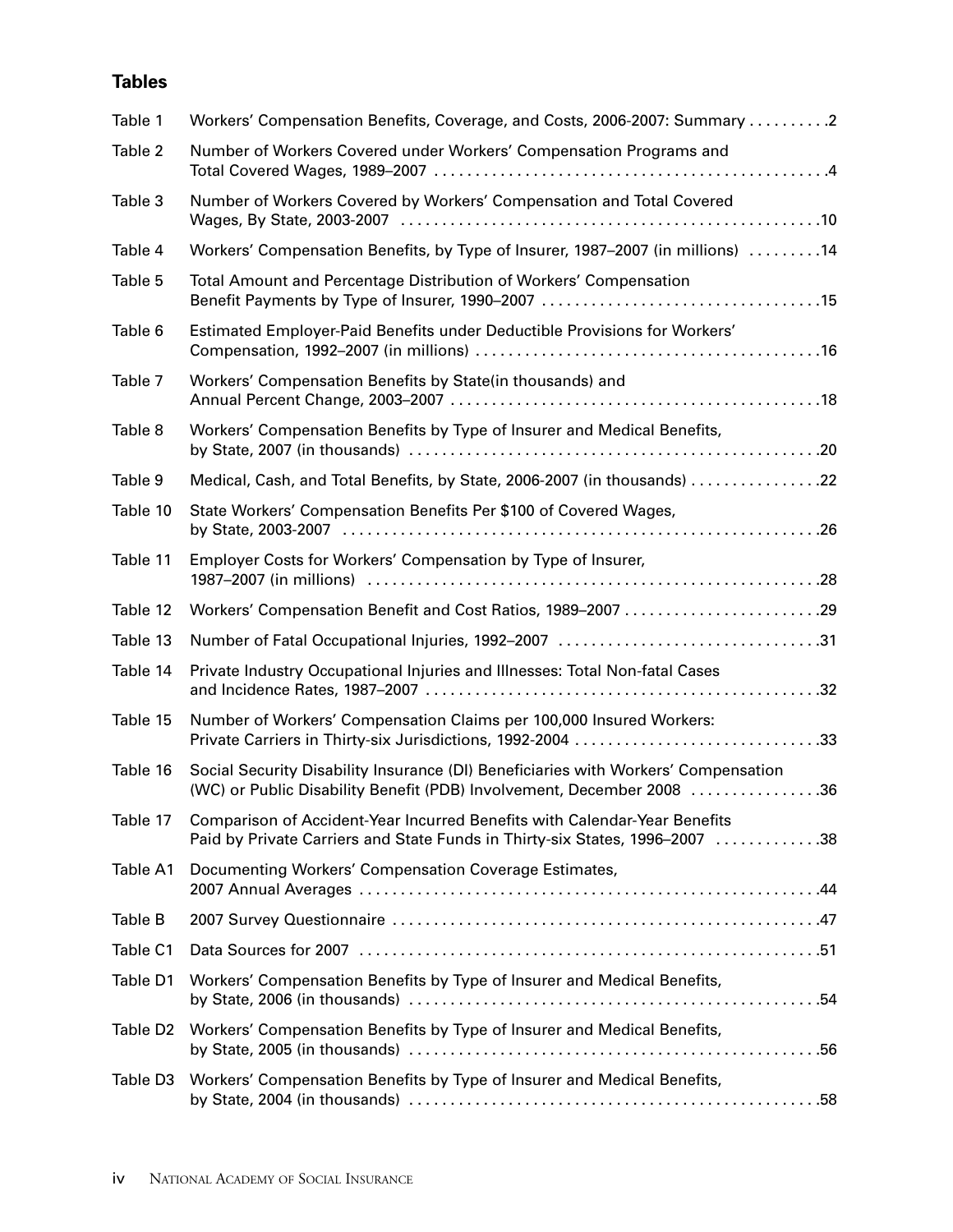|          | Table D4 Workers' Compensation Benefits by Type of Insurer and Medical Benefits, |
|----------|----------------------------------------------------------------------------------|
| Table E1 |                                                                                  |
| Table H1 | Federal Employees' Compensation Act, Benefits and Costs,                         |
|          | Table H2 Longshore and Harbor Workers' Compensation Act, Benefits and Costs      |
| Table H3 |                                                                                  |
|          | Table H4 Energy Employees Occupational Illness Compensation Program Act, Part B  |
| Table H5 | Radiation Exposure Compensation Act, Benefits Paid as of March 18, 2009          |
|          | Table H6 Federal Veterans' Compensation Program, Compensation Paid               |

## **Figures**

| Figure 1 Workers' Compensation Benefits and Costs Per \$100 of Covered Wages,     |
|-----------------------------------------------------------------------------------|
| Figure 2 Workers' Compensation Medical and Cash Benefits Per \$100                |
| Figure 3 Types of Disabilities in Workers' Compensation Cases with Cash Benefits, |
| Figure 4 Social Security Disability Insurance and Workers' Compensation           |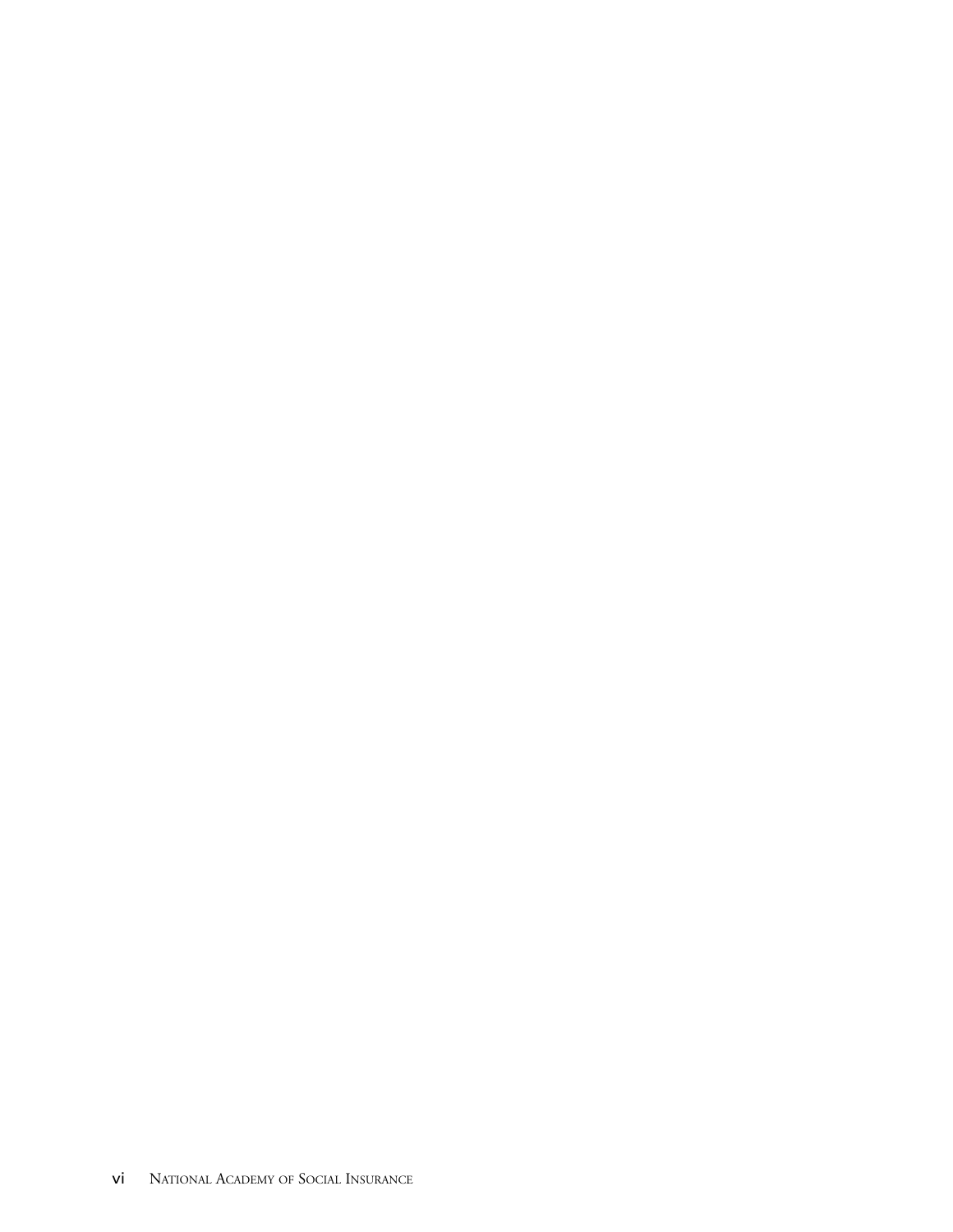# **Highlights**

This report provides a benchmark of the coverage, benefits, and costs of workers' compensation to facilitate policymaking and comparisons with other social insurance and employee benefit programs. Workers' compensation pays for medical care, rehabilitation, and cash benefits for workers who are injured on the job or who contract work-related illnesses. It also pays benefits to families of workers who die of work-related causes. Each state has its own workers' compensation program.

# **Need for this Report**

The lack of uniform reporting of states' experiences with workers' compensation makes it necessary to piece together data from various sources to develop estimates of benefits paid, costs to employers, and the number of workers covered by workers' compensation. Unlike other U.S. social insurance programs, state workers' compensation programs have no federal involvement in financing or administration. And, unlike private pensions or employer-sponsored health benefits that receive favorable federal tax treatment, no federal laws set standards for "tax-qualified" plans or require comprehensive reporting of workers' compensation coverage and benefits.<sup>1</sup> The general lack of federally-mandated data means that states vary greatly in the data they have available to assess the performance of workers' compensation programs.

For more than forty years, the research office of the U.S. Social Security Administration produced national and state estimates of workers' compensation benefits, but that activity ended in 1995. In response to requests from stakeholders and scholars in the workers' compensation field, the National Academy of Social Insurance took on the challenge of continuing that data series. This is the Academy's twelfth annual report on workers' compensation benefits, coverage, and costs. This report presents new data on developments in workers' compensation in 2007 and updates estimates of benefits, costs, and coverage for the years 2003–2006. The revised estimates in this report replace estimates in the Academy's prior reports.

# **Target Audience**

The audience for the Academy's reports on workers' compensation includes journalists, business and labor leaders, insurers, employee benefit specialists, federal and state policymakers, and researchers in universities, government, and private consulting firms. The data are published in the *Statistical Abstract of the United States* by the U.S. Census Bureau, *Injury Facts* by the National Safety Council, *Employee Benefit News*, which tracks developments for human resource professionals, and *Fundamentals of Employee Benefit Programs* from the Employee Benefit Research Institute. The U.S. Social Security Administration publishes the data in its *Annual Statistical Supplement* to the *Social Security Bulletin*. The federal Centers for Medicare & Medicaid Services use the data in their estimates and projections of health care spending in the United States. The National Institute for Occupational Safety and Health uses the data to track the cost of workplace injuries in the United States. In addition, the International Association of Industrial Accident Boards and Commissions (the organization of state and provincial agencies that administer workers' compensation in the United States and Canada) uses the information to track and compare the performance of workers' compensation programs in the United States with similar systems in Canada.

The report is produced with the oversight of the members of the Academy's Study Panel on National Data on Workers' Compensation, who are listed in the front of this report. The Academy and its expert advisors are continually seeking ways to improve the report and to adapt estimation methods to track new developments in the insurance industry and in workers' compensation programs.

## **Workers' Compensation and Other Disability Benefits**

Workers' compensation is an important part of American social insurance. As a source of support for disabled workers, it is surpassed in size only by Social Security Disability Insurance and Medicare. Workers' compensation programs in the fifty states, the District of Columbia, and federal programs paid

<sup>1</sup> There is a new reporting requirement enacted in 2007, Section 111 of S 2499 (now Public Law No. 110-173) that workers' compensation claims administrators must report to the CMS (Centers for Medicare and Medicaid Services) information about workers' compensation recipients who are entitled to Medicare.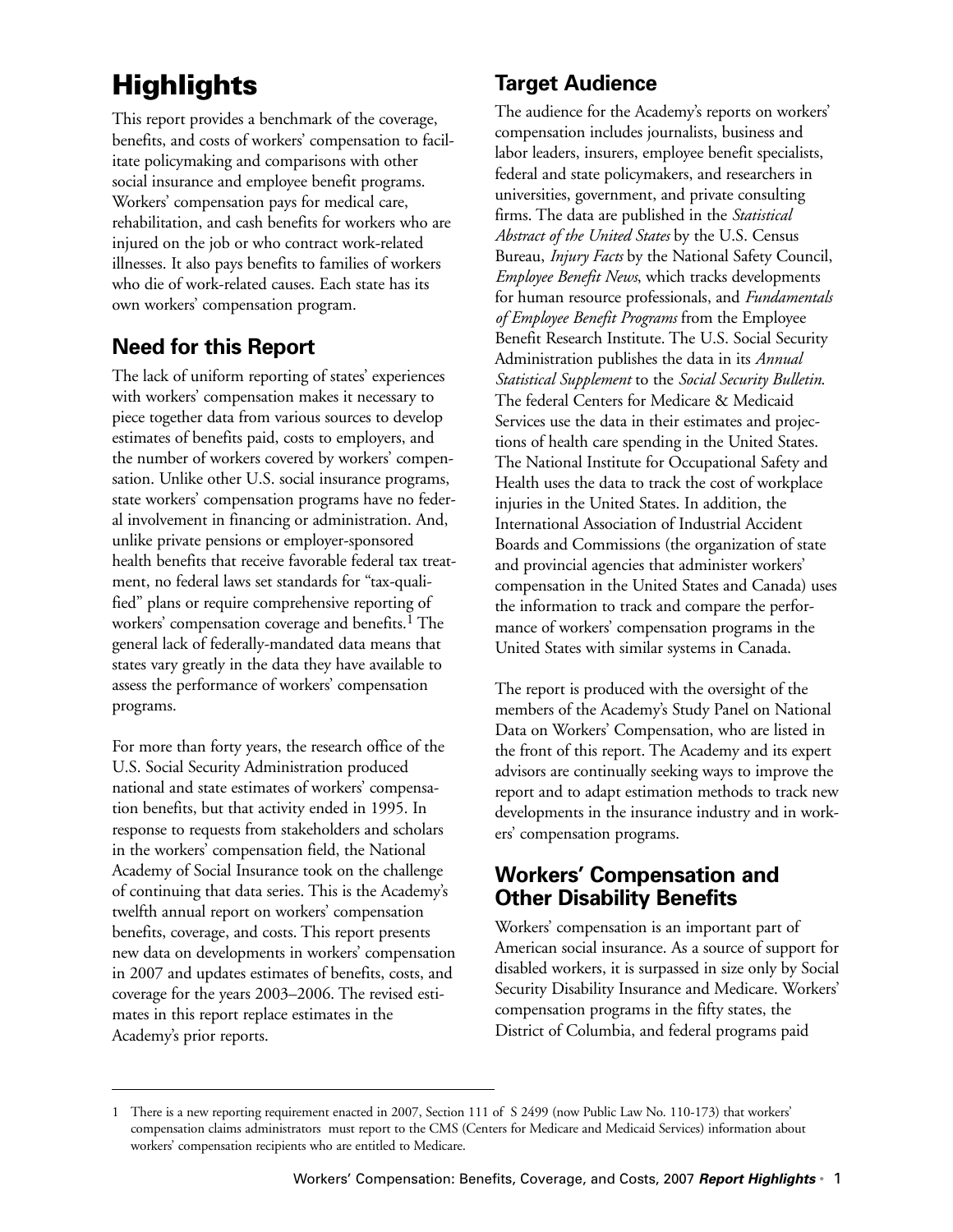# **Table 1**

#### **Workers' Compensation Benefits\*, Coverage, and Costs\*\*, 2006–2007, Summary**

| <b>Aggregate Amounts</b>                               | 2006    | 2007    | Change<br>In Percent |
|--------------------------------------------------------|---------|---------|----------------------|
| <b>United States</b>                                   |         |         |                      |
| Covered workers (in thousands)                         | 130,339 | 131,734 | 1.1                  |
| Covered wages (in billions)                            | \$5,543 | \$5,855 | 5.6                  |
| Workers' compensation benefits paid (in billions)      | 54.3    | 55.4    | 2.0                  |
| Medical benefits                                       | 26.3    | 27.2    | 3.3                  |
| Cash benefits                                          | 28.0    | 28.3    | 0.8                  |
| Employer costs for workers' compensation (in billions) | 87.3    | 85.0    | $-2.7$               |
| California                                             |         |         |                      |
| Covered workers (in thousands)                         | 15,256  | 15,395  | 0.9                  |
| Covered wages (in billions)                            | \$734   | \$775   | 5.5                  |
| Workers' compensation benefits paid (in billions)      | 10.1    | 9.9     | $-2.2$               |
| Medical benefits                                       | 5.1     | 5.4     | 5.4                  |
| Cash benefits                                          | 5.0     | 4.5     | $-10.0$              |
| Employer costs for workers' compensation (in billions) | 17.0    | 14.6    | $-14.3$              |
| Outside California                                     |         |         |                      |
| Covered workers (in thousands)                         | 115,083 | 116,339 | 1.1                  |
| Covered wages (in billions)                            | \$4,808 | \$5,081 | 5.7                  |
| Workers' compensation benefits paid (in billions)      | 44.2    | 45.5    | 3.0                  |
| Medical benefits                                       | 21.2    | 21.8    | 2.8                  |
| Cash benefits                                          | 23.0    | 23.7    | 3.2                  |
| Employer costs for workers' compensation (in billions) | 70.3    | 70.4    | 0.1                  |
| Amount per \$100 of<br><b>Covered Wages</b>            |         |         | Change In<br>Amount# |
| <b>United States</b>                                   |         |         |                      |
| Benefits paid                                          | \$0.98  | \$0.95  | $-$ \$0.03           |
| Medical payments                                       | 0.47    | 0.46    | $-0.01$              |
| Cash payments to workers                               | 0.51    | 0.48    | $-0.03$              |
| Employer costs                                         | 1.58    | 1.45    | $-0.13$              |
| California                                             |         |         |                      |
| Benefits paid                                          | \$1.38  | \$1.28  | $-$ \$0.10           |
| Medical payments                                       | 0.70    | 0.69    | $-0.01$              |
| Cash payments to workers                               | 0.69    | 0.58    | $-0.11$              |
| Employer costs                                         | 2.32    | 1.88    | $-0.44$              |
| Outside California                                     |         |         |                      |
| Benefits paid                                          | \$0.92  | \$0.90  | $-$ \$0.02           |
| Medical payments                                       | 0.44    | 0.43    | $-0.01$              |
| Cash payments to workers                               | 0.48    | 0.47    | $-0.01$              |
| Employer costs                                         | 1.46    | 1.39    | $-0.07$              |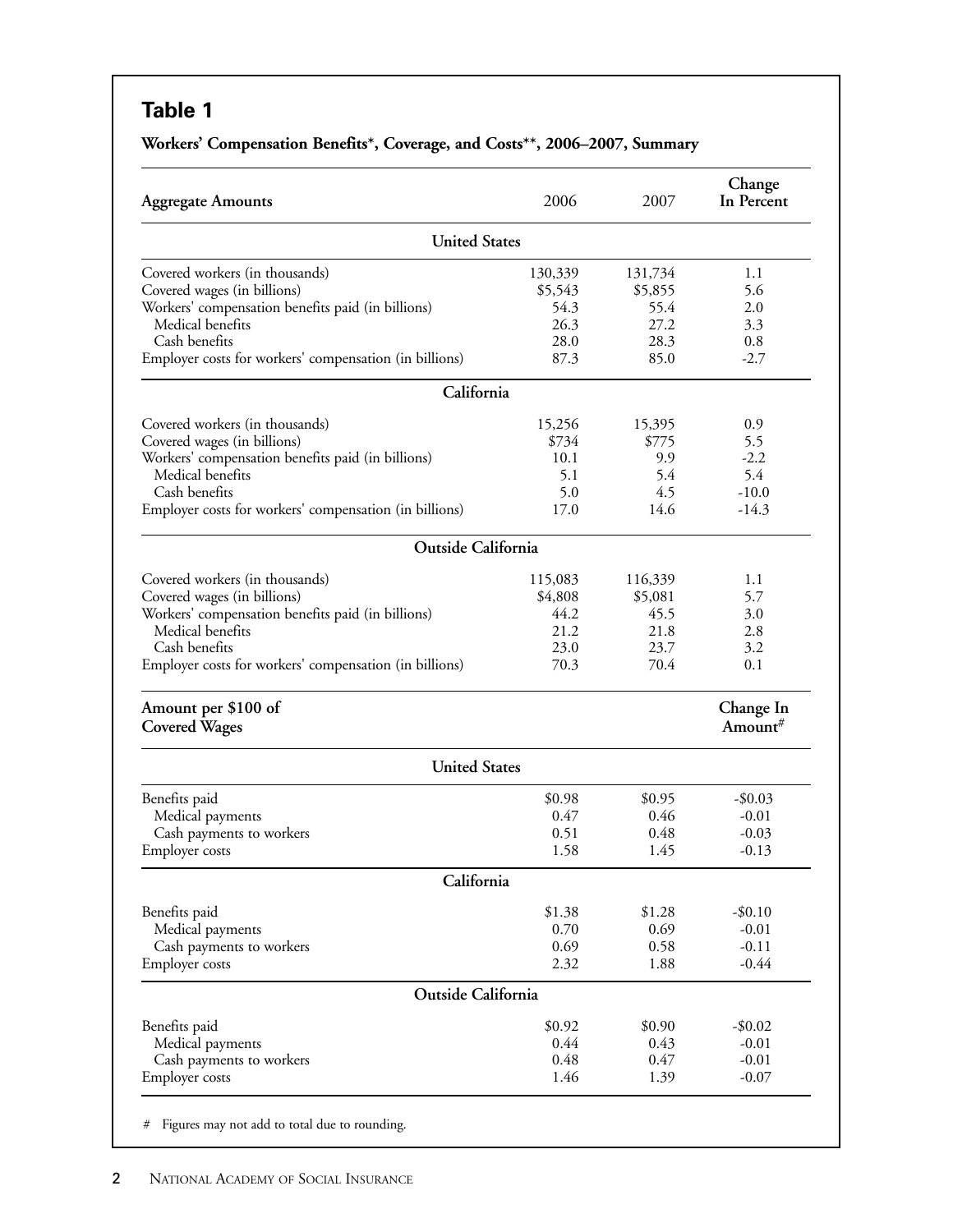## **Table 1 continued**

Benefits are payments in the calendar year to injured workers and to providers of their medical care.

Costs are employer expenditures in the calendar year for workers' compensation benefits, administrative costs, and/or insurance premiums. Costs for self-insuring employers are benefits paid in the calendar year plus the administrative costs associated with providing those benefits. Costs for employers who purchase insurance include the insurance premiums paid during the calendar year plus the payments of benefits under large deductible plans during the year. The insurance premiums must pay for all of the compensable consequences of the injuries that occur during the year, including the benefits paid in the current as well as future years.

Source: National Academy of Social Insurance estimates based on Tables 2, 8, 9, 11, 12 and D1.

\$55.4 billion in benefits in 2007. Of the total, \$27.2 billion paid for medical care and \$28.3 billion paid for cash benefits (Table 1).

Workers' compensation differs from Social Security disability insurance and Medicare in important ways. Workers' compensation pays for medical care for work-related injuries beginning immediately after the injury occurs; it pays temporary disability benefits after a waiting period of three to seven days; it pays permanent partial and permanent total disability benefits to workers who have lasting consequences of disabilities caused on the job; in most states it pays rehabilitation and training benefits for those unable to return to pre-injury careers; and it pays benefits to survivors of workers who die of work-related causes. Social Security, in contrast, pay benefits to workers with long-term disabilities of any cause, but only when the disabilities preclude work. Social Security also pays for rehabilitation services and survivor benefits to families of deceased workers. Social Security begins after a five-month waiting period and Medicare begins twenty-nine months after the onset of medically verified inability to work. In 2007, Social Security paid \$95.9 billion in cash benefits to disabled workers and their dependents, while Medicare paid \$57.2 billion for health care for disabled persons under age 65 (SSA, 2008d and CMS, 2008).

Paid sick leave, temporary disability benefits, and long-term disability insurance for non-work-related injuries or diseases are also available to some workers. About 43 percent of all private sector employees are not provided any paid sick leave (BLS, 2007a). Sick leave typically pays 100 percent of wages for a few weeks. Private long-term disability insurance that is

financed, at least in part, by employers covers about 30 percent of private sector employees and is usually paid after a waiting period of three to six months, or after short-term disability benefits end. Long-term disability insurance is generally designed to replace 60 percent of earnings and is reduced if the worker receives workers' compensation or Social Security disability benefits.

## **Trends in Workers' Compensation Benefits and Costs**

Total cash benefits to injured workers and medical payments for their health care were \$55.4 billion in 2007, a 2.0 percent increase from \$54.3 billion in 2006. Medical payments increased by 3.3 percent to \$27.2 billion and cash benefits to injured workers slightly increased, to \$28.3 billion, from the prior year (Table 1).

Costs to employers fell by 2.7 percent in 2007 to \$85.0 billion. Costs for self-insured employers are the benefits they pay plus their administrative costs. For employers who buy insurance, costs are the premiums they pay in the year plus benefits they pay under deductible arrangements in their insurance policies. From an insurance company's perspective, premiums received in a year are not expected to match up with benefits paid that year. Rather the premiums are expected to cover all future liabilities for injuries that occur in the year.

NASI measures of benefits and employer costs are designed to reflect the aggregate experience of two stakeholder groups – workers who rely on compensation for workplace injuries and employers who pay the bills. The NASI measures are not designed to assess the performance of the insurance industry or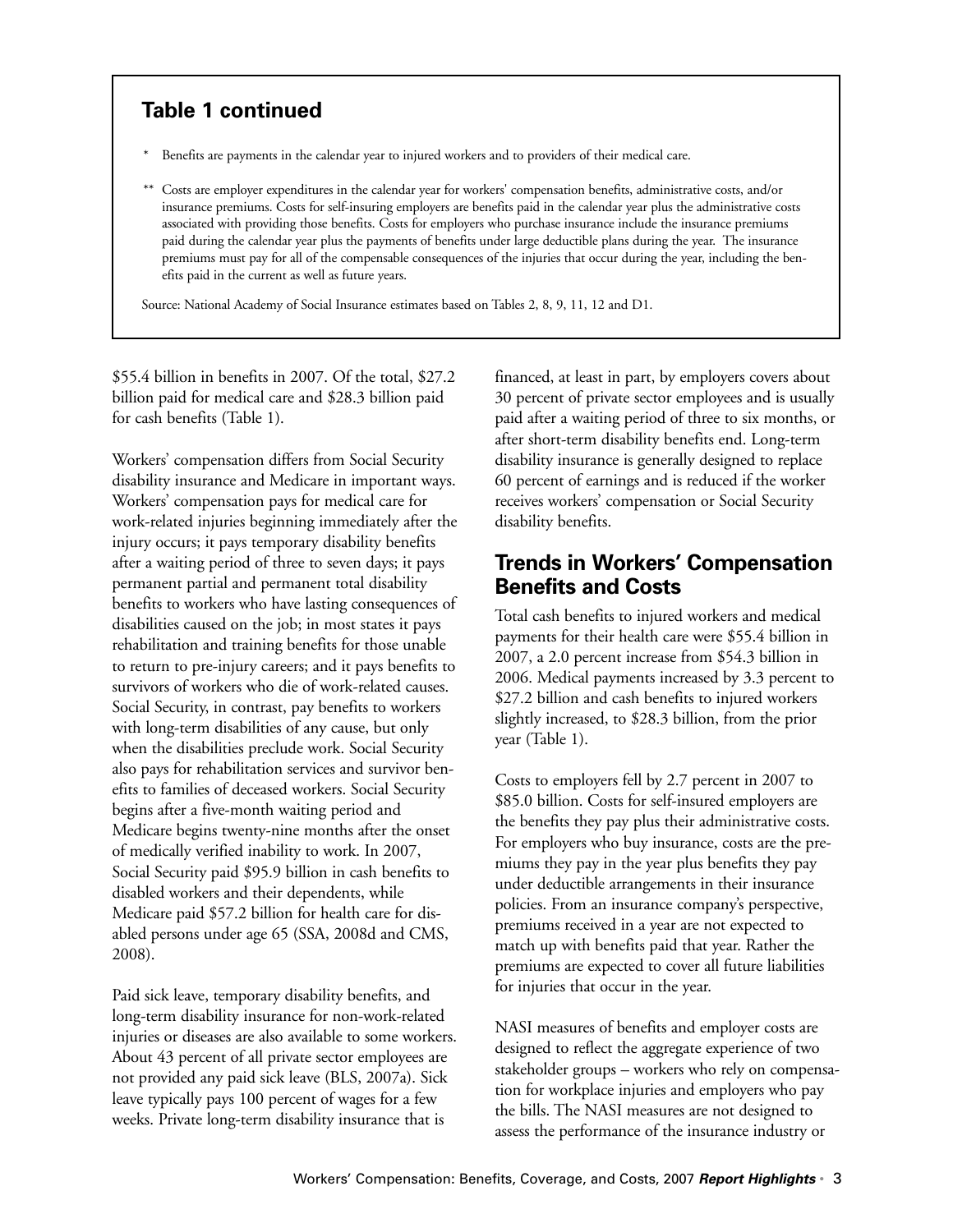insurance markets. Other organizations analyze insurance trends.2

For long-term trends, it is useful to consider workers' compensation benefits and employer costs relative to aggregate wages of covered workers. In a steady state, one might expect benefits to keep pace with covered wages. This would be the case with no change in the frequency or severity of injuries and if wage replacement benefits for workers and medical payments to providers tracked the growth of wages in the economy generally. However, in reality, benefits and costs relative to wages vary significantly over the years.

In 2007, aggregate wages of covered workers rose by 5.6 percent (Table 2). This increase was the combined effect of 1.1 percent increase in covered workers – due to job growth in the economy – and a 4.5 percent increase in the workers' average wages.

When measured relative to the wages of covered workers, both employer costs and benefits for workers fell in 2007 (Table 1). Total payments on workers' behalf fell by three cents to \$0.95 per \$100 of covered wages: medical payments fell from \$0.47 per \$100 of wages in 2006 to \$0.46 in 2007, while wage-replacement benefits fell by three cents per \$100 of wages to \$0.48. The cost to employers fell by thirteen cents per \$100 of covered wages, to \$1.45 in 2007 from \$1.58 in 2006.

Figure 1 shows the trends in employer costs and in cash and medical benefits combined as a share of covered wages over the past 19 years. Benefits and

# **Table 2**

| Number of Workers Covered under Workers' Compensation Programs and Total Covered Wages, |  |  |  |
|-----------------------------------------------------------------------------------------|--|--|--|
| 1989-2007                                                                               |  |  |  |

|      | <b>Total Workers</b> |                | <b>Total Wages</b> |                |  |
|------|----------------------|----------------|--------------------|----------------|--|
| Year | (in thousands)       | Percent Change | (in billions)      | Percent Change |  |
| 1989 | 103,900              |                | \$2,347            |                |  |
| 1990 | 105,500              | 1.5            | 2,442              | 4.0            |  |
| 1991 | 103,700              | $-1.7$         | 2,553              | 4.5            |  |
| 1992 | 104,300              | 0.6            | 2,700              | 5.7            |  |
| 1993 | 106,200              | 1.8            | 2,802              | 3.8            |  |
| 1994 | 109,400              | 3.0            | 2,949              | 5.2            |  |
| 1995 | 112,800              | 3.1            | 3,123              | 5.9            |  |
| 1996 | 114,773              | 1.7            | 3,337              | 6.9            |  |
| 1997 | 118,145              | 2.9            | 3,591              | 7.6            |  |
| 1998 | 121,485              | 2.8            | 3,885              | 8.2            |  |
| 1999 | 124,349              | 2.4            | 4,151              | 6.8            |  |
| 2000 | 127,141              | 2.2            | 4,495              | 8.3            |  |
| 2001 | 126,972              | $-0.1$         | 4,604              | 2.4            |  |
| 2002 | 125,603              | $-1.1$         | 4,615              | 0.2            |  |
| 2003 | 124,685              | $-0.7$         | 4,717              | 2.2            |  |
| 2004 | 125,878              | 1.0            | 4,953              | 5.0            |  |
| 2005 | 128,158              | 1.8            | 5,212              | 5.2            |  |
| 2006 | 130,339              | 1.7            | 5,543              | 6.3            |  |
| 2007 | 131,734              | 1.1            | 5,855              | 5.6            |  |

Source: National Academy of Social Insurance estimates. See Appendix A.

<sup>2</sup> Rating bureaus, for example, assess insurance developments in the states and advise regulators and insurers on system changes.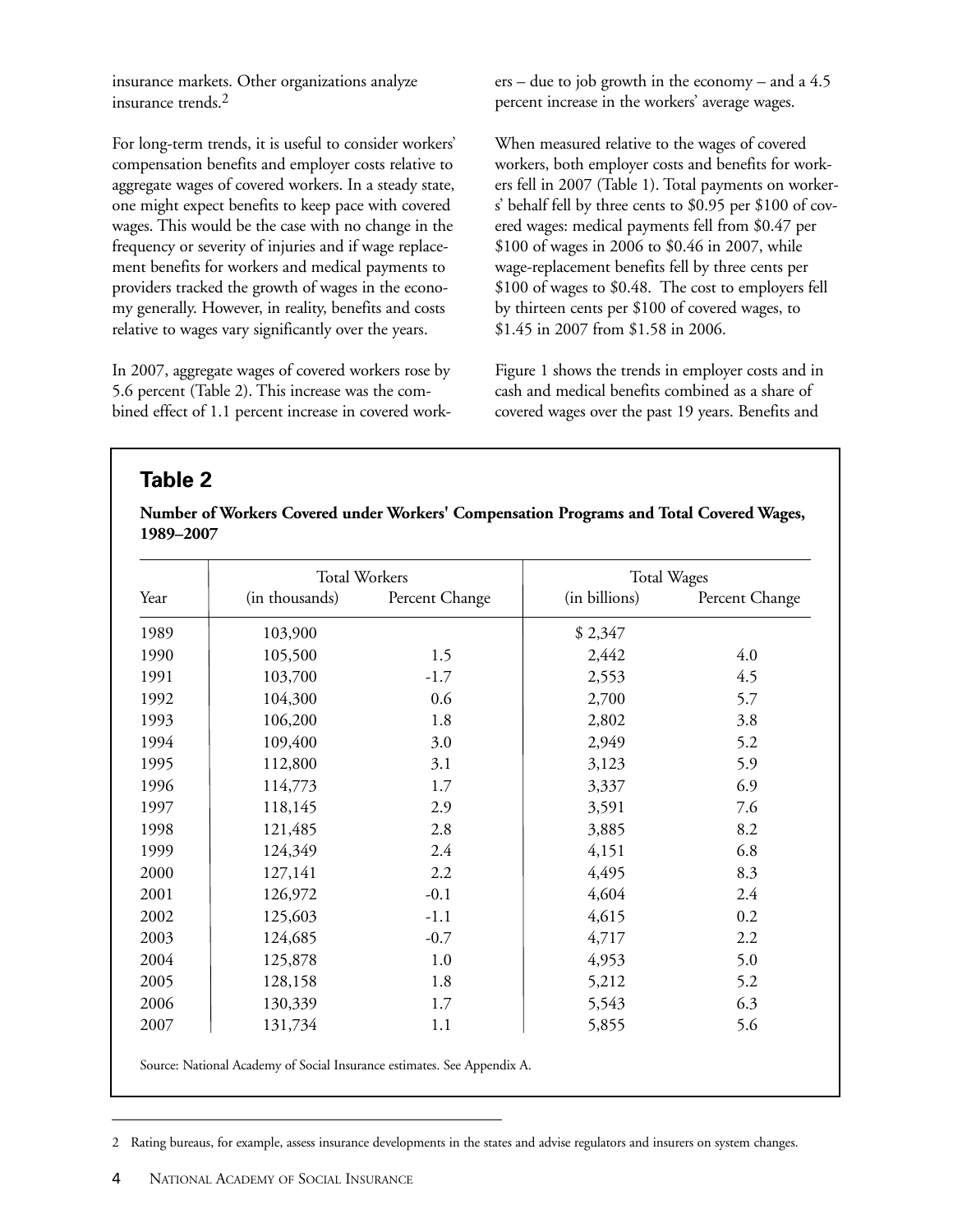

costs declined sharply from their peaks in the early 1990s, reached a low in 2000, rebounded somewhat after 2000, and then declined in the last few years. As a share of covered wages, benefits in 2007 were at their lowest point in the last nineteen years at \$0.95 per \$100 of wages in 2007 (discussed in detail later in the report). Figure 2 shows the trend in medical and cash payments separately. In 2007, both medical and cash benefits per \$100 of wages were at their lowest point in the past 19 years, at 0.46 and \$0.48 per \$100 of wages respectively.

## **National Trends With and Without California**

California's workers' compensation program has changed significantly over the past few years. Because it is a big state (with 13.2 percent of national payroll and 17.8 percent of total benefits in 2007), California's large shifts in benefits and employer costs have altered the course of national trends. For this

reason, it is useful to examine national trends outside of California.

Unprecedented growth in California workers' compensation costs in 2001-2003 led to major reforms in 2003 and 2004. The comprehensive changes sought to limit spending by introducing evidencebased medical treatment guidelines, creating medical provider networks, setting time limits on temporary disability benefits, establishing a more objective rating schedule for permanent disability, and setting transparent fee schedules for outpatient surgery centers, hospitals, and pharmaceuticals. A new Academy brief, *Workers' Compensation in California and the Nation: Benefit and Employer Cost Trends, 1989- 2005,* tracks the California changes through 2005 (Sengupta et al., 2008). California benefits paid to workers and costs to employers continued to decline in 2007.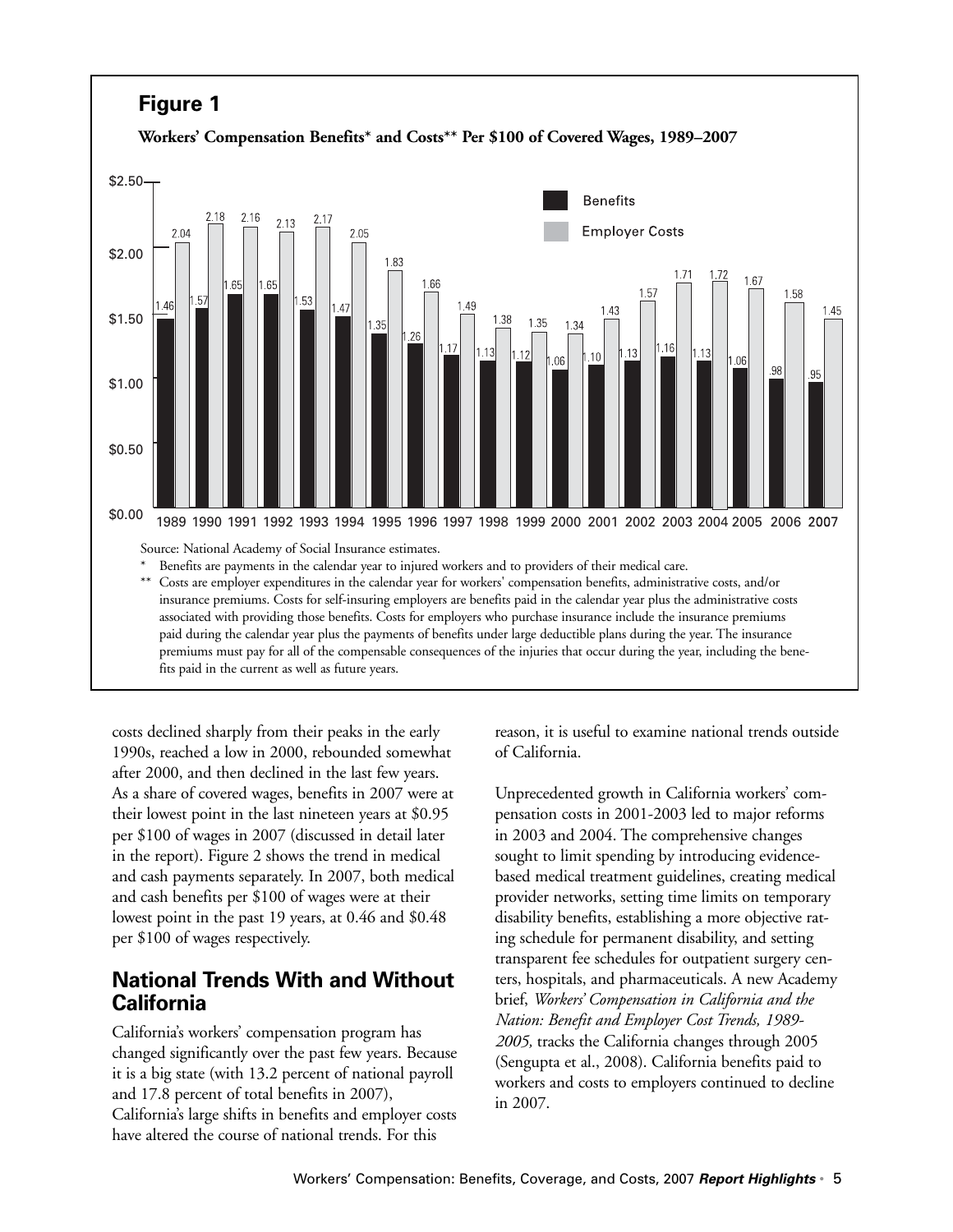

Table 1 shows the 2007 changes in California and in the rest of the nation outside California. California's cash benefit payments dropped 10.0 percent in 2007. California medical benefit payments increased in 2007 after recording a 16 percent drop in 2005 and no change in 2006. Costs to California employers fell 14.3 percent in 2007, after showing a 16.6 percent drop in 2006.

When California is excluded, total benefit payments in the rest of the nation increased by 3.0 percent (in contrast with a 2.0 percent increase when California is included). Employer costs outside California

increased slightly by 0.1 percent (in contrast with a drop of 2.7 percent when California is included).

When changes in California are shown relative to aggregate wages of covered workers, medical payments per \$100 of covered wages fell by one cent to \$0.69 while cash benefits fell by 11 cents to \$0.58. Outside California medical and cash benefits both fell by one cent to \$0.43 and \$0.47 per \$100 of wages, and employer costs fell by seven cents to \$1.39 per \$100 of covered wages.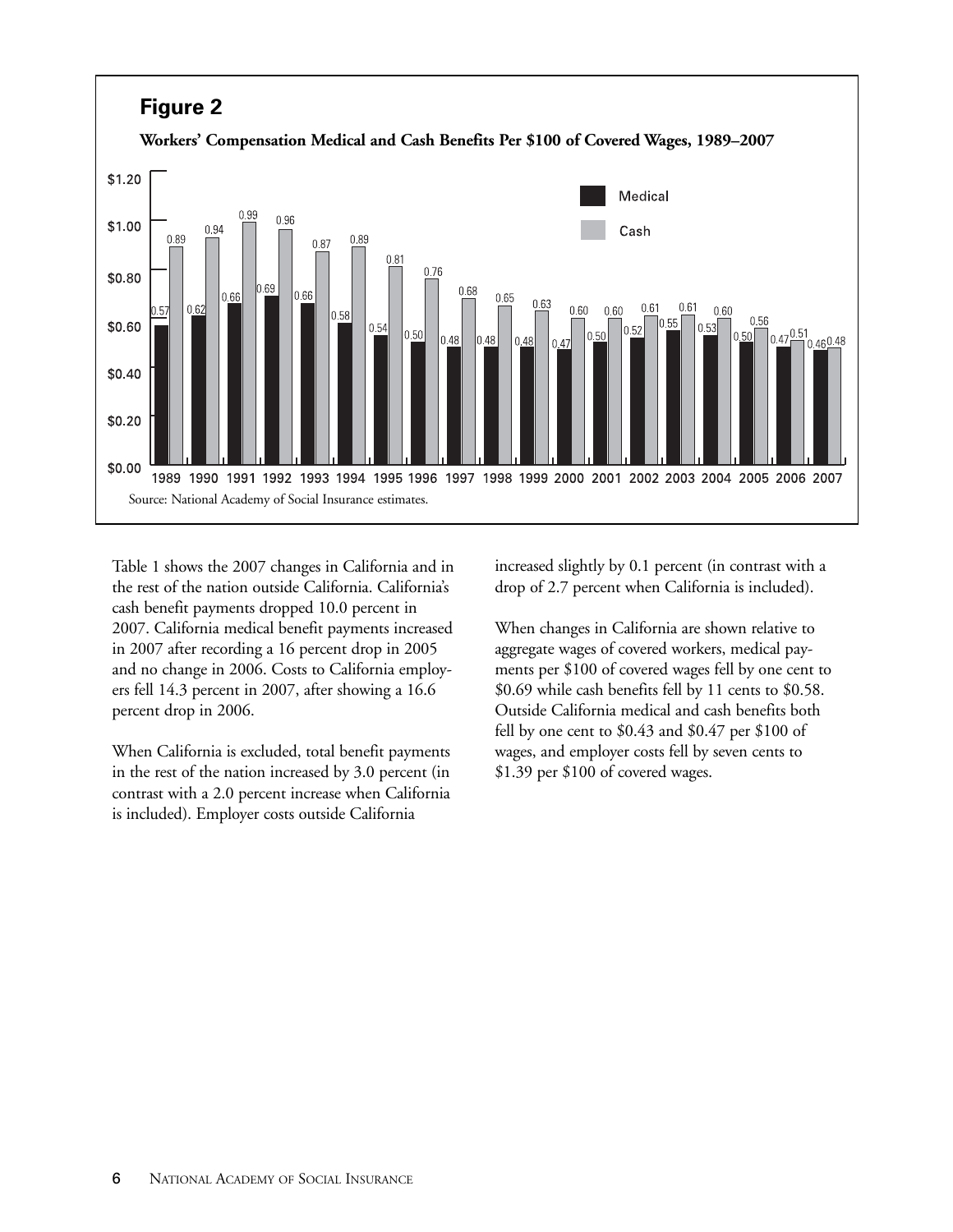Workers' Compensation: Benefits, Coverage, and Costs, 2007 **Report Highlights** • 7